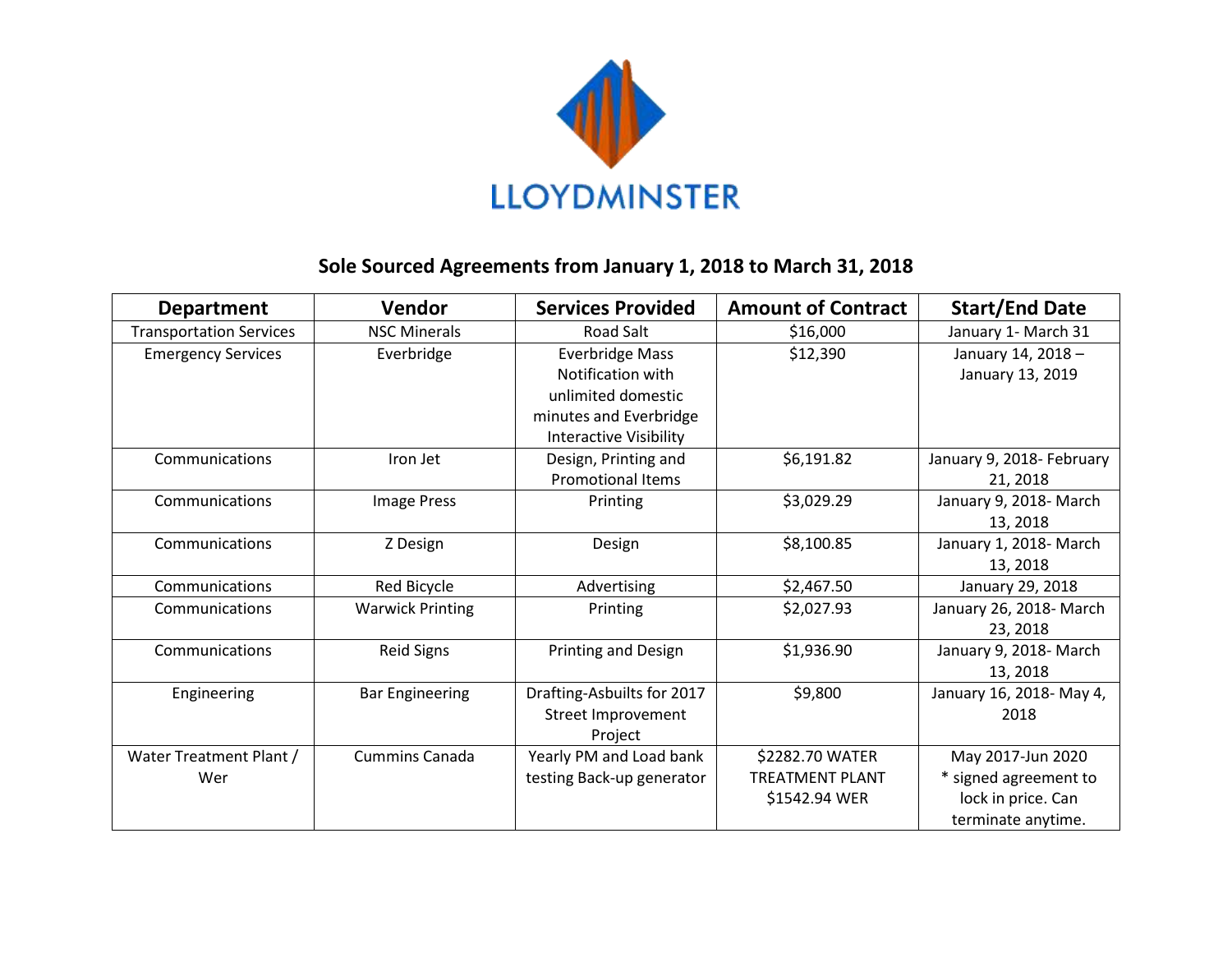|                              |                                 |                              |                         | Generators being serviced        |
|------------------------------|---------------------------------|------------------------------|-------------------------|----------------------------------|
|                              |                                 |                              |                         | are Cummins brand                |
| <b>Water Treatment</b>       | Corrpro Canada                  | Cathodic Protection yearly   | \$2300.00 WATER         | Yearly service provided.         |
| Plant/River Intake           |                                 | survey                       | <b>TREATMENT PLANT</b>  | No signed agreement.             |
|                              |                                 |                              | \$2600.00 River         | Corrpro's equipment is           |
|                              |                                 |                              | *2018 quote provided    | installed and has provided       |
|                              |                                 |                              |                         | this service for $\sim$ 15+ yrs. |
| <b>Water Treatment</b>       | <b>SRC Environmental</b>        | All lab testing required in  | 13-15 K                 | Verbal agreement                 |
| Plant/Wer                    | <b>Analytical Laboratories</b>  | Permit to Operate            |                         | $**$                             |
| <b>Water Treatment Plant</b> | <b>Tundra Process Solutions</b> | Yearly boiler PM and         | \$5848.00               | Yearly service-No                |
|                              |                                 | Combustion analysis          | *2017 quote             | agreement. Tundra is rep         |
|                              |                                 |                              |                         | for Cleaver Brooks boilers       |
| <b>WATER TREATMENT</b>       | <b>Kone Cranes</b>              | <b>Yearly Overhead Crane</b> | \$3460.80               | Yearly Service-No                |
| PLANT/WER/Husky Pump         |                                 | Inspection                   |                         | agreement. Service rep           |
| House/River                  |                                 |                              |                         | for Kaveritt/Kone cranes         |
| <b>Water Treatment Plant</b> | <b>HACH Canada</b>              | Yearly calibration for lab   | \$3400.00               | Yearly service. Lab              |
|                              |                                 | analyzers                    | **2017 quote            | analyzers are HACH               |
|                              |                                 |                              |                         | products. Have tried other       |
|                              |                                 |                              |                         | company (Cleartech) and          |
|                              |                                 |                              |                         | was not happy with               |
|                              |                                 |                              |                         | customer service                 |
| <b>Water Treatment</b>       | <b>Cleartech Industries</b>     | Water treatment              | Chlorine gas \$12366.1  |                                  |
| Plant/Wer                    |                                 | chemicals                    | Sodium Hypo             | Yearly price                     |
|                              |                                 |                              | \$3786.24               | updates/quotes are               |
|                              |                                 |                              | Polymer-                | submitted by vendor              |
|                              |                                 |                              | \$8001.68               |                                  |
|                              |                                 |                              | <b>Activated Carbon</b> | 2017 Total                       |
|                              |                                 |                              | \$28455.8               | \$56176.14                       |
|                              |                                 |                              | <b>Filter Aid</b>       |                                  |
|                              |                                 |                              | \$2566.32               |                                  |
| <b>Water Treatment Plant</b> | Chemtrade                       | <b>Water Treatment</b>       | \$133160.4              | Yearly pricing submitted         |
|                              |                                 | Chemical                     | 2017 Costs              | by vendor.                       |
|                              |                                 |                              |                         | Purchasing product               |
|                              |                                 |                              |                         | directly from                    |